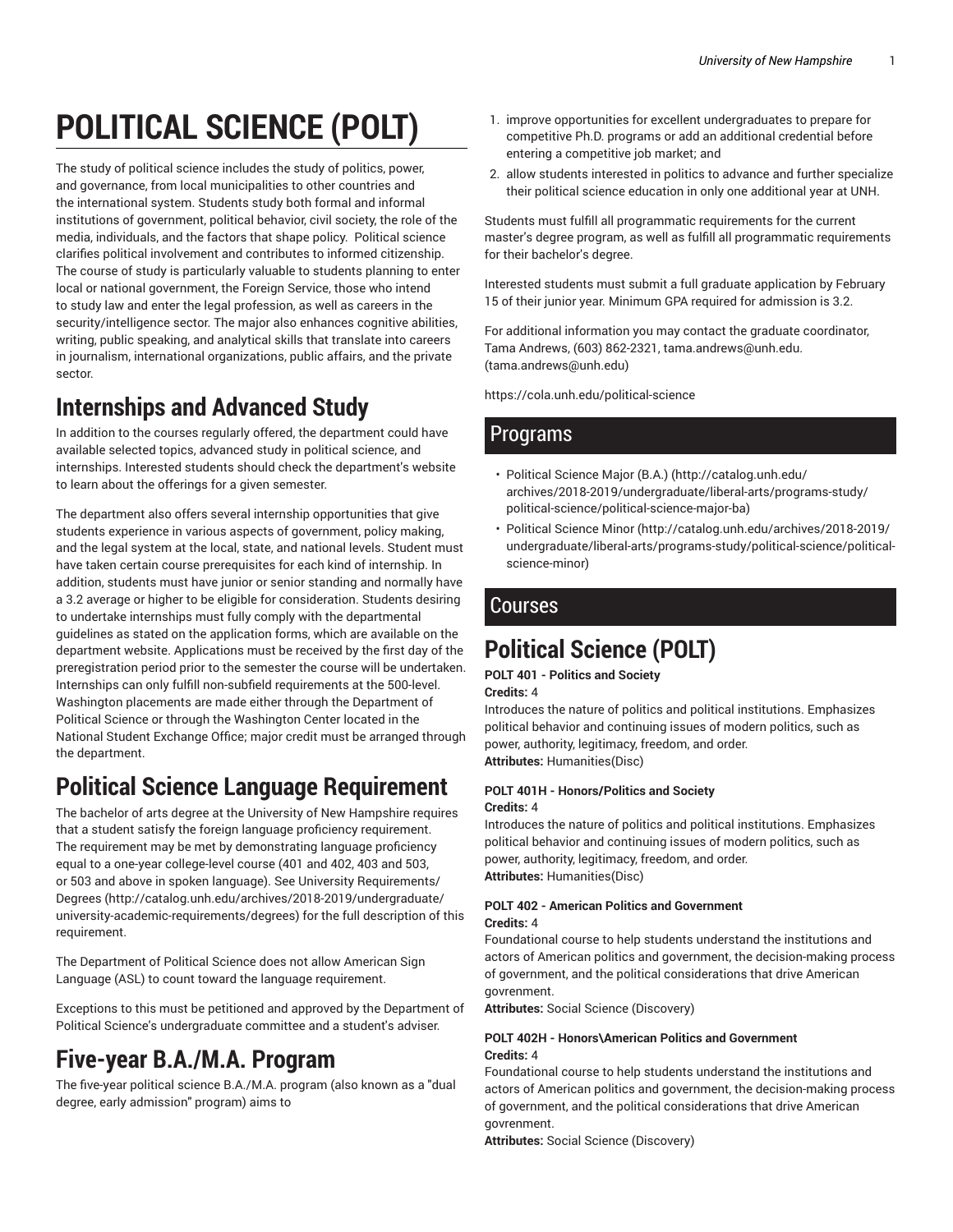#### **POLT 402W - American Politics and Government Credits:** 4

Foundational course to help students understand the institutions and actors of American politics and government, the decision-making process of government, and the political considerations that drive American govrenment. Writing intensive.

**Attributes:** Social Science (Discovery); Writing Intensive Course

#### **POLT 403 - United States in World Affairs Credits:** 4

Introduces students to key concepts, actors, and events in U.S. foreign policy. After examining the early foundations of American foreign policy, this course concentrates on the United States' international engagement from the Cold War to the present. Students develop the analytical skills they need to form their own opinions on contemporary issues in U.S. foreign policy, and defend these opinions articulately based on a solid knowledge of historic and current events.

**Attributes:** Historical Perspectives(Disc)

#### **POLT 403H - Honors/United States in World Affairs Credits:** 4

Introduces students to key concepts, actors, and events in U.S. foreign policy. After examining the early foundations of American foreign policy, this course concentrates on the United States' international engagement from the Cold War to the present. Students develop the analytical skills they need to form their own opinions on contemporary issues in U.S. foreign policy, and defend these opinions articulately based on a solid knowledge of historic and current events. Writing intensive. **Attributes:** Historical Perspectives(Disc); Writing Intensive Course

#### **POLT 403W - United States in World Affairs Credits:** 4

Introduces students to key concepts, actors, and events in U.S. foreign policy. After examining the early foundations of American foreign policy, this course concentrates on the United States' international engagement from the Cold War to the present. Students develop the analytical skills they need to form their own opinions on contemporary issues in U.S. foreign policy, and defend these opinions articulately based on a solid knowledge of historic and current events. Writing intensive. **Attributes:** Historical Perspectives(Disc); Writing Intensive Course

#### **POLT 407 - Law and Society Credits:** 4

Introduces the ways in which law operates in modern society: its forms, functions, underlying values, and the consequences of its application in particular regimes. Topics include the psychological bases for legal obligation, the evolution of particular legal doctrines, the philosophical underpinnings of legal responsibility, the relationship of law to social structures, the relationship of law to morality, the nature of legal reasoning, and critiques of law.

#### **POLT 407H - Honors/Law and Society**

#### **Credits:** 4

Introduces the ways in which law operates in modern society: its forms, functions, underlying values, and the consequences of its application in particular regimes. Topics include the psychological bases for legal obligation, the evolution of particular legal doctrines, the philosophical underpinnings of legal responsibility, the relationship of law to social structures, the relationship of law to morality, the nature of legal reasoning, and critiques of law.

#### **POLT 440A - Honors/Global Justice Credits:** 4

The course exposes students to different understandings of global justice and the institutions and approaches used to address genocide and mass human suffering. Students explore several modern conflicts and different cultural understandings of these conflicts and views on justice. The class also examines the political dynamics of international and domestic institutions, power politics, and international activism. Students also examine the globalization of accountability and postconflict transitions from violence to peace. **Attributes:** World Cultures(Discovery)

**POLT 444 - Politics and Policy in a Warming World Credits:** 4

Uses the issue of climate change to explore the relationships between scientific and technical research and debate, policymaking at the international and domestic (U.S.) levels, and public understanding and interpretation of complex technical issues. The course is interdisciplinary. Writing intensive.

**Attributes:** Environment,TechSociety(Disc); Inquiry (Discovery); Writing Intensive Course

#### **POLT #444A - Democracy: Its Character and Its Characters Credits:** 4

An examination of the spirit of a modern democracy and its influence on the thoughts and actions of those who live within it. Includes selections from Tocquevilles' Democracy in America and an examination of characters in the works of major and contemporary authors. Writing intensive.

**Attributes:** Humanities(Disc); Inquiry (Discovery); Writing Intensive Course

#### **POLT 444B - Cruel and Unusual in a Federal System Credits:** 4

This course is an exploration of the US/state constitutional language of 'cruel and unusual' as an important limitation on governmental power. Students study its historical origins, interpretations, and applications across time periods and types of regimes. Particular attention will be paid to its association with the dealth penalty in the contemporary United States. Writing intensive.

**Attributes:** Social Science (Discovery); Inquiry (Discovery); Writing Intensive Course

#### **POLT 500 - American Public Policy Credits:** 4

Foundational public policy course examining policy choices and conflicts, how policy decisions are made, how policies are assessed, the development of potential policy solutions, and the politics of policy making. Students engage in a task force project that simulates public policy processes and culminates in a policy recommendation at the end of the semester. Writing intensive.

**Attributes:** Writing Intensive Course

#### **POLT 502 - State and Local Government Credits:** 4

Examines power, policies, political culture, and constitutional settings of state and local governments in the United States. Students study how state legislatures, governors, courts, political parties, and interest groups interact to shape political outcomes at the state and local levels.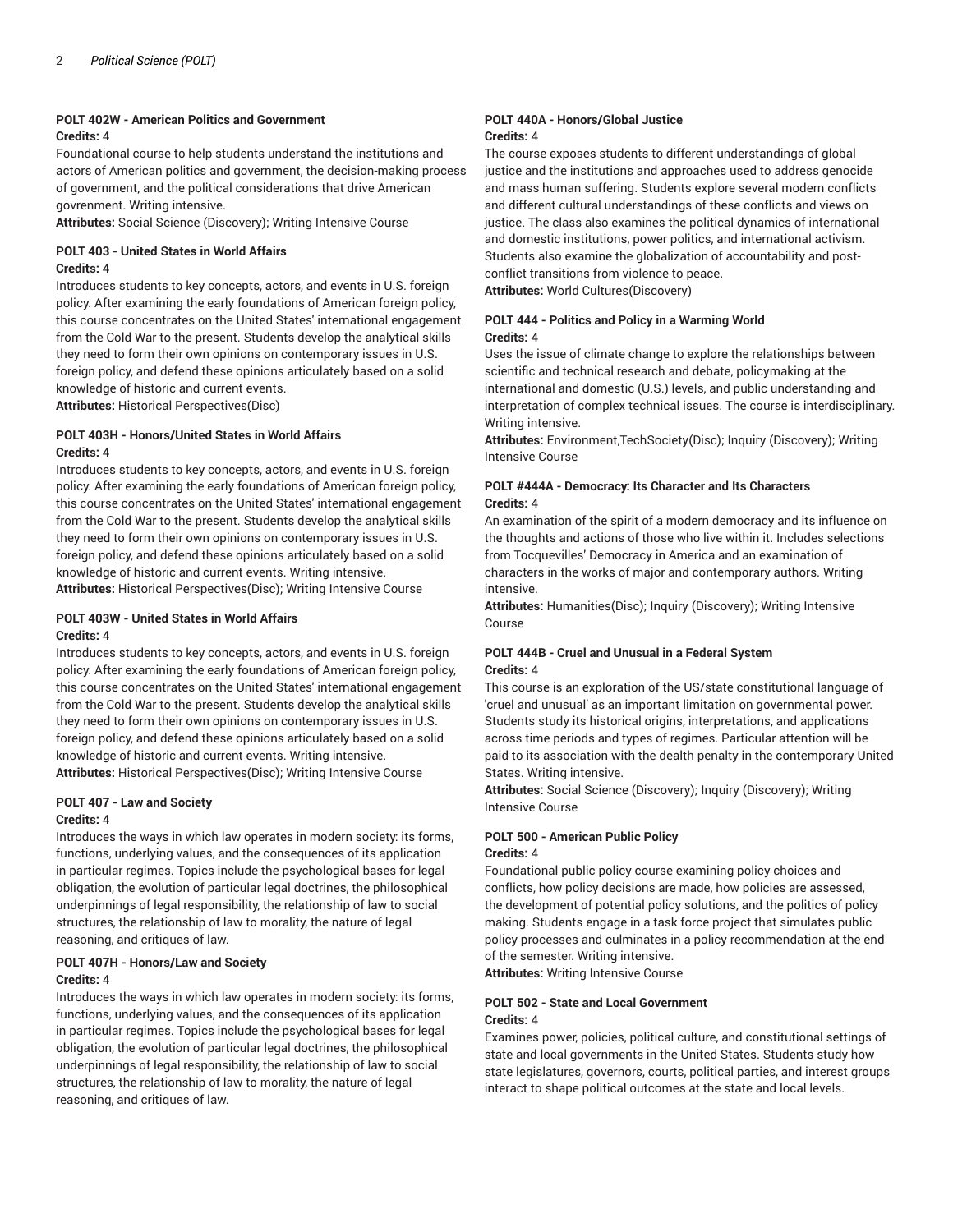#### **POLT 504 - American Presidency**

#### **Credits:** 4

The President as administrator, policy maker, and political leader. The relationship between the President and the public, the media, and other governmental institutions. Historical and constitutional background of the Presidency, role, and powers of the President in domestic and foreign affairs.

#### **POLT 505 - American Congress**

#### **Credits:** 4

Role and powers of Congress as national lawmaker and check on the executive branch: committee structure, concepts of representation, legislative oversight and party cleavage, federal budget control, and foreign policy involvement.

#### **POLT 506 - Parties, Interest Groups, and Voters Credits:** 4

Role of political parties as organizers and managers of social conflict. Role of voters in controlling parties and government. Influence of interest groups in the electoral process and in governmental decision making.

#### **POLT 507 - Politics of Crime and Justice Credits:** 4

Criminal justice in theory and practice; contemporary role of police, prosecutors, judges, juries, counsel, and interest groups in the administration of criminal justice. Writing intensive. **Attributes:** Writing Intensive Course

#### **POLT 508 - Supreme Court and the Constitution Credits:** 4

Supreme Court treated as a political institution whose historic mission is to decide all controversies arising under the Constitution between the nation and the states, the President and Congress; the role of the judiciary in defining its own powers, rights, and duties. Writing intensive. **Attributes:** Writing Intensive Course

#### **POLT 509 - Managing Bureaucracy in America Credits:** 4

Growth and development of the bureaucratic state. Roles and powers of administrative officials, decision making in bureaucratic settings, citizen participation, and the influence of interest groups on bureaucratic policymaking.

#### **POLT 510 - Media and Politics Credits:** 4

Contemporary review of media in politics; major roles of media today in providing news, setting public agenda, influencing public opinion; government regulations vs. media responsibility; future developments and consequences for American democracy.

#### **POLT 512 - Public Opinion in American Politics**

#### **Credits:** 4

Relationship of mass and elite opinion within the context of American political culture. Impact of public opinion on American governmental policies, especially with respect to major issues facing the President and Congress. Appraisal of responsiveness to influence and responsibility to lead.

**Attributes:** Social Science (Discovery)

#### **POLT 513 - Civil Rights and Liberties Credits:** 4

Analysis of four major areas of constitutional rights and liberties, political freedom, equal protection of the laws, and due process with particular attention to their impact on such problems as political protest, discrimination, school segregation, students' rights and the relationship between government and religion.

#### **POLT 520 - Politics, Justice, and Morality**

#### **Credits:** 4

Origin of the idea of justice; relationship between politics, justice, and morality; selections from Plato, Aristotle, Roman, Islamic, and Christian political philosophers.

#### **POLT 521 - Rights and the Political Community Credits:** 4

Human rights and the quality of communities as expressed in Hobbes, Locke, Mandeville, Rousseau, and others.

### **POLT #522 - Dissent and the Political Community**

#### **Credits:** 4

Current political ideologies and controversies in America and abroad; liberal democracy and its critics since the 19th century.

### **POLT 523 - American Political Thought**

#### **Credits:** 4

Introduces the student to the key questions about politics and government asked and answered by American thinkers and actors, as well as the ways in which those "answers" have shaped our institutions and political processes. Emphasizes the idea of property. Writing intensive.

**Attributes:** Writing Intensive Course

#### **POLT 524 - Politics and Literature**

#### **Credits:** 4

This course examines classical and contemporary works of literature to explore perennial issues in the study of politics, such as: exceptionalism, individualism, justice, and equality.

**Attributes:** Humanities(Disc)

#### **POLT 524W - Politics and Literature**

#### **Credits:** 4

This course examines classical and contemporary works of literature to explore perennial issues in the study of politics, such as: exceptionalism, individualism, justice, and equality. Writing intensive. **Attributes:** Humanities(Disc); Writing Intensive Course

#### **POLT #525 - Multicultural Theory**

#### **Credits:** 4

Issues of concern generated from an attention to and appreciation of our diverse cultural identities. As a theory course in political framework, we approach multiculturalism as a new attempt to respond to the challenges that difference poses in democratic theory.

### **POLT #543 - The Politics of Costa Rica**

#### **Credits:** 4

While the rest of the Central American region has struggled to overcome authoritarian legacies, Costa Rica has been a trailblazer on the path to democracy. The successful establishment of democratic political institutions and political culture have been coupled with other innovations including the abolition of the military, investments in human capital, and eco-friendly economic development. This course is designed to explore the many facets of Costa Rican exceptionalism onsite in Costa Rica during the J term. Special fee.

**Attributes:** World Cultures(Discovery)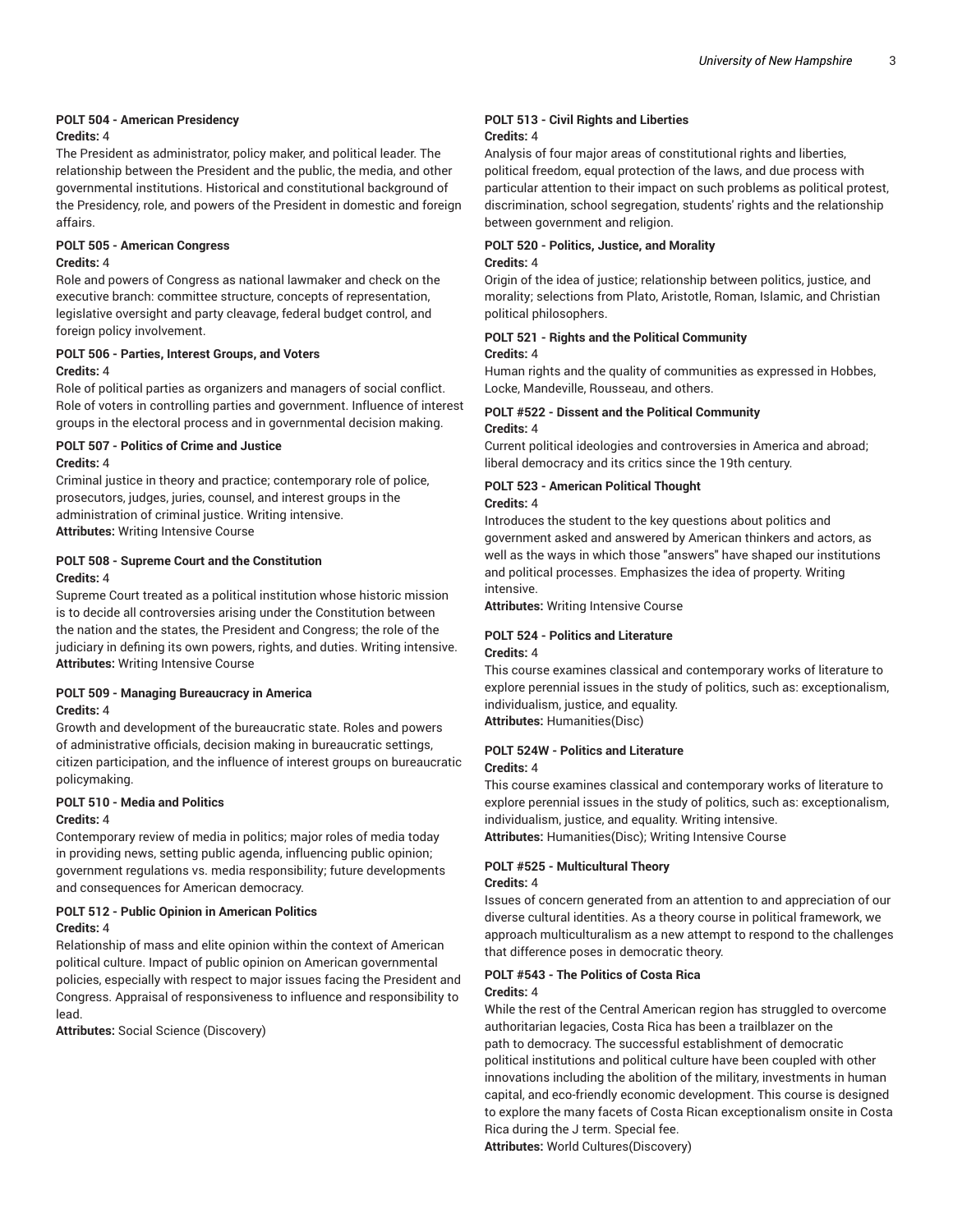### **POLT 544 - Of Dictators and Democrats**

#### **Credits:** 4

Why are some countries democratic, while others are ruled by dictators? This course answers this question by examining leading theories of democratization, then testing these theories empirically through case studies of ancient Greece, the United States, Germany, Chile, and South Africa. The course concludes with an overview of comtemporary political change in the Middle East, and the potential for popular protest to culminate into democratic practices. Writing intensive. **Attributes:** Writing Intensive Course

#### **POLT 545 - People and Politics in Asia Credits:** 4

This course is an introduction to Northeast Asia, with special emphasis on the politics of the region's major actors. Willl China be the next global hegemon? Is Japan moribund? Is Taiwan an independent country? Is Hong Kong a democractic bastion? Why does Kim Jong-un keep threatening to attack the United States? it's a mid-level, writing intensive course that will prepare students for more advanced courses on the nations and issues of the Asia-Pacific rim. Writing intensive. **Attributes:** Writing Intensive Course

#### **POLT 546 - Wealth and Politics in Asia Credits:** 4

Different paths to modernization, industrialization, and development in nations of the Asia-Pacific Rim. In-depth examinations of the challenges faced by Japan, China, Hong Kong/Macao, Taiwan, and the Koreas in their search for the correct path to economic growth and prosperity, with special emphasis on each nation's distinct society and history. Companion course to POLT 545, but either may be taken separately. Writing intensive.

**Attributes:** Writing Intensive Course

#### **POLT #547 - Race and Justice in the Americas: Insights from Film, Literature, and Politics**

#### **Credits:** 4

Throughout the Americas many democracies have been built on foundations of racial and ethnic inequality, yet have managed to transcend these imperfect foundations. To understand how democracy has thrived despite the challenges of racial and ethnic inequality, this course examines how the justice system has addressed inequality in select cases throughout the Americas. Through comparative analysis of film, literature, and politics, students improve their knowledge and understanding of other cultures while exploring the evolution of similar issues in the United States.

**Attributes:** World Cultures(Discovery)

#### **POLT 548 - Drug Wars Credits:** 4

The Americas have hosted several wars against drugs, but these militarized campaigns have not curtailed the global consumption of opiates, cocaine, and cannabis. Perhaps even more sobering, the drug wars have coincided with spiraling rates of violent crime. Given this track record, policymakers have begun to reevaluate drug policies in the US and abroad. This course evaluates these contemporary changes, particularly in light of the successes and failures of past drug control policies.

#### **POLT 549 - The Politics of Markets Credits:** 4

This course surveys some major debates in comparative political economy, focusing especially on the creation, evolution, and reform of market institutions. The course emphasizes the ways in which the market is embedded in social and political institutions. Main topics include: 1) Theoretical foundations of political economy, 2) Patterns of industrialization, 3) Capitalist institutions in contemporary industrialized countries, 4) Challenges of development, 5) Transitions from communism to a market economy, and current challenges facing capitalism.

#### **POLT 550 - Comparative Government and Society Credits:** 4

Introduces students to key concepts and themes in comparative politics through the study of revolutions, ideologies, institutions, and/or social movements. This course compares interactions between citizens and their governments in various types of democracies as well as authoritarian regimes, and spans industrialized and developing countries. **Attributes:** World Cultures(Discovery)

#### **POLT 551 - Comparative Identity Politics: Ethnic Diversity, Democracy, and Conflict**

#### **Credits:** 4

What is ethnic identity and why do ethnic differences result in violence? Are diverse societies prone to conflict? The course provides a broad perspective to these questions by examining diversity and conflict in the Middle East, Europe, Africa, Asia, Latin America and the US. Racial and ethnic politics in the US, while not a primary focus, are compared to identity and conflict in other countries. Students will understand how identity evolves and shapes the world.

#### **POLT 552 - Contemporary European Politics Credits:** 4

Analyzes politics, governments, and societies in comtemporary Europe; focuses on basic characteristics of political life in different countries as well as pressing economic, political, and social issues. Writing intensive. **Attributes:** Writing Intensive Course

#### **POLT 554 - Revolution and Protest in Latin America Credits:** 4

Throughout Latin American history, economic and political models have been heavily contested. Advocates of state intervention in the economy have clashed with free market forces, and these clashes have often spilled into the political arena where they have been further complicated by divisions between dictators and democrats. This course examines these twin processes in Latin American politics, tracing economic and political development from the time of independence to the present. Writing intensive.

**Attributes:** Writing Intensive Course

#### **POLT #555W - Politics in Russia**

#### **Credits:** 4

Russia provides an ideal case study for learning comparative political concepts - a developed state that continues to undergo a political and economic revolution, if not yet a social revolution. Additionally, it remains a major force in international relations. Beginning with a survey of its history and geography, the course provides a basis for understanding the behavior of the Russian Federation domestically and in international affairs. Writing intensive.

**Attributes:** Writing Intensive Course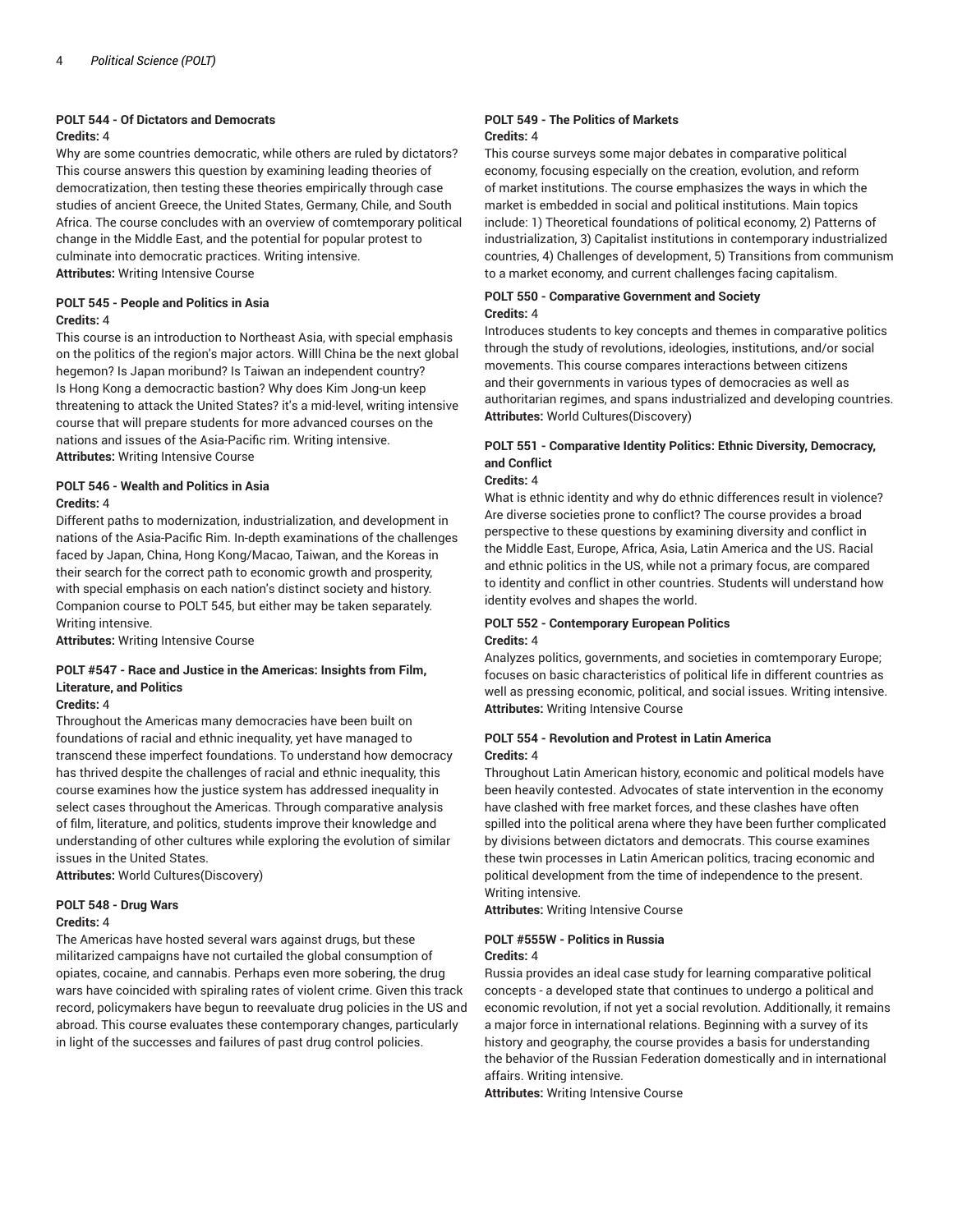#### **POLT 556 - Politics in China Credits:** 4

Dynamics of China's domestic political and economic policy processes - from massive starvation of the Great Leap Forward and the ideological upheavals of the Great Proletarian Cultural Revolution to the "Opening of China to the Outside World." Writing intensive. **Attributes:** Writing Intensive Course

**POLT 558 - Government and Politics of Canada Credits:** 4

This course examines the political culture, partisan dynamics, political institutions and processes of modern Canada. Selected policy issues as well as U.S. - Canadian relations are also discussed. Writing intensive. **Attributes:** Writing Intensive Course

#### **POLT 559 - Comparative Politics of the Middle East Credits:** 4

Examines the dynamics of political and economic change in states and societies of the Middle East. Covers state formation, nationalism and colonialism, authoritarianism and opposition movements, and the origins of the Israeli-Palestinian conflict.

#### **POLT 560 - World Politics**

#### **Credits:** 4

The course explores the primary issues of world politics with a focus on conflict, cooperation and development. Students are introduced to the principal theories and concepts in the analysis of world politics and encouraged to apply these theories and concepts to contemporary global issues. Writing intensive.

**Attributes:** Social Science (Discovery); Writing Intensive Course

#### **POLT 561 - Introduction to International Political Economy Credits:** 4

Designed for students with little or no knowledge of economics; the course develops the relationships between political and economic policy and behavior in international affairs. A major focus is on the conflict between the primary values of the international economic system (efficiency and growth) and other societal and political values. Among the topics are: international trade and finance, economic and non-economic globalization, growth and human development, illicit trade, and economic governance.

**Attributes:** Writing Intensive Course

#### **POLT 562 - Strategy and National Security Policy Credits:** 4

This course develops an understanding of: 1) strategy and its relationship to national security policy and 2) American national security issues and the process of creating and implementing American national security policies. A primary theoretical and practical consideration is the relationship between the use of force and diplomacy. Among the specific issues are: the nuclear world, the U.S. defense posture, military interventions, and the broadening definition of security. **Attributes:** Writing Intensive Course

#### **POLT 563 - The Global Information Grid's Disruptive Impact on Government, Politics, and Society Credits:** 4

Disruptive networking technologies, collectively called the Global Information Grid or GIG, are facilitating revolutionary changes in government, politics, and society. The course is designed to provide students with a famework for understanding and addressing issues that spring from the application of technology.

#### **POLT #565 - United States Policy in Latin America Credits:** 4

Frequently U.S. policymakers portray the United States as a benevolent neighbor, seeking to help the countries in their "backyard". Many Latin A,mericans disagree with this view, and think more critically about the motivations and legacies of U.S. intervention in the Western Hemisphere. To understand these disagreements, this course apploes theories of international relations to analyze pivotal events in the history of U.S. - Latin American relations from the time of independence to the present, including Spanish-American War, creation of Panama Canal, Cuban Missle Crisis, Iran Contra Affair, War Against Drugs, Washington Consensus.

#### **POLT 566 - Asian Challenge to Global Order Credits:** 4

Asian international relations continue to challenge global power structures. As the world's most vital region, Asia is characterized by explosive economic growth, diverse political systems, modernizing militaries, and advanced technologies. This course explores the regional political and economic dilemmas, starting with the breakdown of the old imperialist order, Japan's expansion, the Asian Cold War, Korean and Chinese unification, China's post-1978 emergence, North Korea nuclear weapons, and the growing conflict over the Pacific Ocean's marginal seas. Writing intensive.

**Attributes:** Writing Intensive Course

#### **POLT 567 - Politics of Global Resources Credits:** 4

International politics from the perspective of the exhaustibility of global resources and the expansion of global demand. Concentrates on issues including population, food, energy, the environment, security, and human rights. Global interdependence and the appearance of new institutional frameworks of global public policymaking. Writing intensive. **Attributes:** Writing Intensive Course

#### **POLT 568 - Introduction to Intelligence Credits:** 4

The purpose and practice of intelligence in the national security process. Concentration on the role of intelligence in the United States involving the C.I.A., military intelligence agencies, and the practice of intelligence in other countries.

#### **POLT 568W - Introduction to Intelligence Credits:** 4

The purpose and practice of intelligence in the national security process. Concentration on the role of intelligence in the United States involving the C.I.A., military intelligence agencies, and the practice of intelligence in other countries. Writing intensive.

**Attributes:** Writing Intensive Course

#### **POLT 569 - The Rise of China**

#### **Credits:** 4

Analysis of China's struggle for political and economic power in Asia and the world. Examines the legacy of China's historical encounters with the outside world, interactions with the international system since 1949, domestic determinants of foreign political and economic policies, and theories of decision making. Writing intensive.

**Attributes:** Writing Intensive Course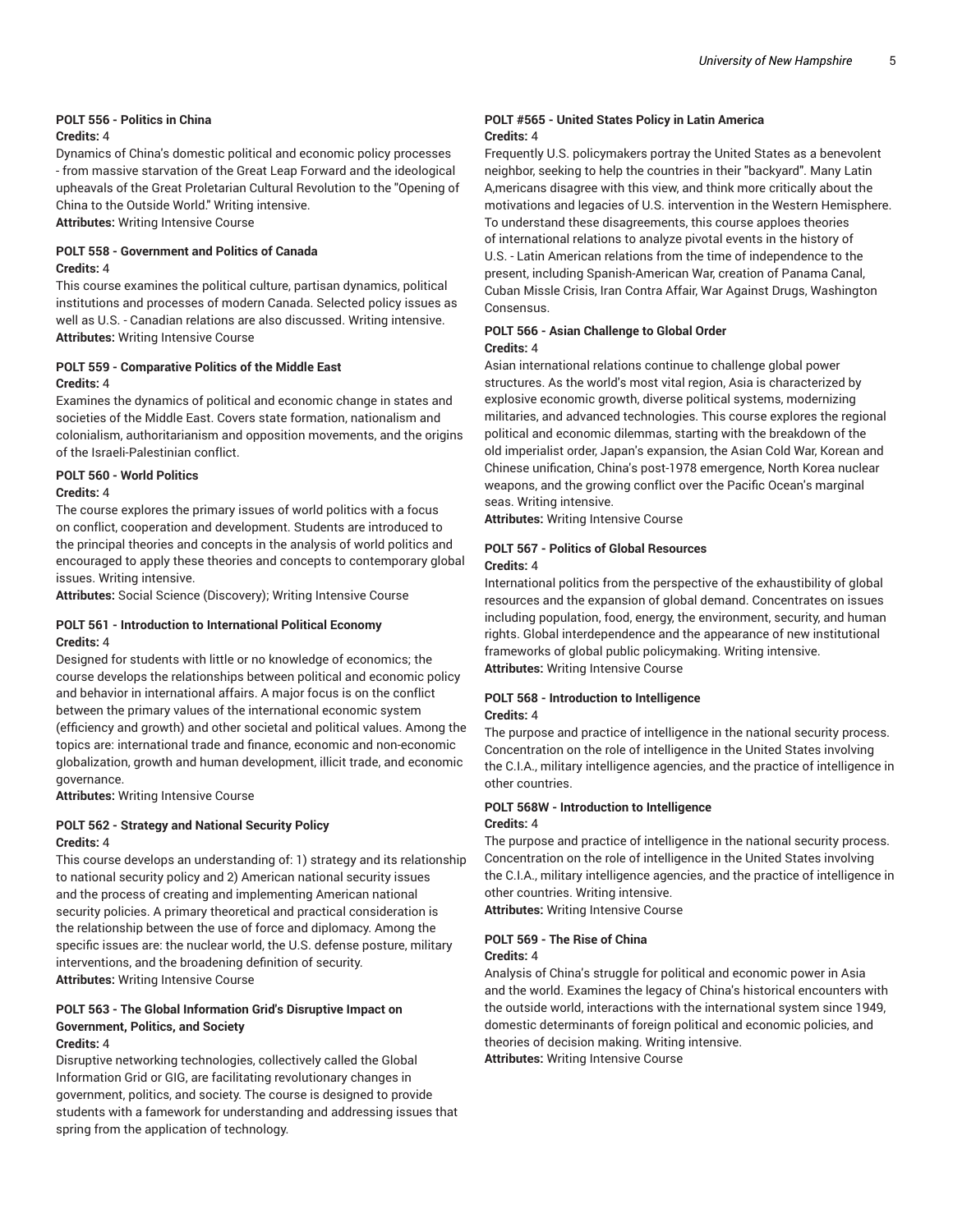#### **POLT 570 - Counterterrorism: Nation states' responses to terrorist activity**

#### **Credits:** 4

This course explores nation states' responses to terrorism or "counterterrorism." Students learn to define terrorism and use models to understand responses. Case studies are used to highlight the challenges and successes resulting from different response strategies. Students analyze questions facing government counterterrorism decision makers. For example, what is the risk of a terrorist organization acquiring and detonating a nuclear weapon and what response could governments deliver following such an event?.

#### **POLT 580 - Selected Topics Am Politics**

#### **Credits:** 4

Special topics such as politics and public affairs in New Hampshire, women in politics, and civil liberties. Not offered every semester. See departmental listings for semester offerings. Writing intensive. 4 cr. **Attributes:** Writing Intensive Course

#### **POLT 584 - Selected Topics in Political Thought Credits:** 4

Special issues in political theory, such as liberalism and conservatism, radical political thought, the American character, and others. Not offered every semester. See departmental listings for semester offerings. Writing intensive. 4 cr.

**Attributes:** Writing Intensive Course

#### **POLT 588 - Selected Topics in Comparative Politics Credits:** 4

**Attributes:** Writing Intensive Course

#### **POLT 592 - Selected Topics in International Politics Credits:** 4

Examines specialized issues in international politics. Topics may include ethnic conflict, non-proliferations and global security, economic and political globalization, etc. Not offered every semester. See departmental listings for semester offerings. Writing Intensive. 4 crs. **Attributes:** Writing Intensive Course

#### **POLT 595 - Smart Politics**

#### **Credits:** 4

An introduction to empirical research methods in political science, both qualitative and quantitative. Students study all aspects of the research process, including hypothesis-building, concepts and variables, measurement, research design, sampling, and empirical observations. Special attention paid to the use of statistical software. Writing intensive. **Attributes:** Inquiry (Discovery); Writing Intensive Course

#### **POLT 602A - Internship**

#### **Credits:** 4

Field experience in a governmental or nongovernmental organization at the local, state, national, or international level. Arrangements must be made through the political science department. Open to juniors and seniors with at least a 3.2 GPA. Permission of the undergraduate curriculum committee of the department is required prior to the internship.

#### **POLT 602B - Washington Center Internship Credits:** 4

A four-credit independent study designed to work in conjunction with the University's Washington Center Internship program. Requirements: major in political science. Junior or senior research component to be discussed with faculty sponsor. For details on the Washington Center Internship, please contact Paula DiNardo, Coordinator National Student Exchange and Washington Center Internships, 114 Hood House, 603-862-3485 (V/ TTY 862-2607), email: paula.dinardo@unh.edu. Prereq: POLT 402.

#### **POLT 602C - Concord Internship Program Credits:** 12

Provides students with field experience in state government in Concord (State Senate, House of Representatives, Office of the Governor, etc.). Students will spend three days weekly in Concord and attend a weekly practicum in Durham. Open to juniors and seniors with a 3.2 or better GPA. Applications accepted in the fall semester and can be found on department's website. Permission required. Students may sign up any four (4) credit course along with 602C for a total of 16 credits. Cr/F.

#### **POLT 602D - Internship**

#### **Credits:** 2-12

Field experience in governmental or nongovernmental organization at the local, state, national, or international level. Arrangements must be made through the political science department. Open to juniors and seniors with at least 3.2 GPA. Permission from the undergraduate curriculum committee of the department is required. From 2 to 12 credits maybe taken. Cr/F.

#### **POLT 695 - Independent Study**

#### **Credits:** 2-4

Designed to meet special interests of students and instructors in exploring issues in political science. Upon satisfying eligibility requirements set forth by departmental guidelines (in departmental office and online), students must have the approval of a faculty sponsor. Students submit the form and all supporting evidence by mid-semester prior to the planned semester of independent study for departmental approval. Does not meet the major's four field-course requirement; maximum of eight (8) credits can be counted toward the non-field major requirements. Prereq: at least one upper-level course in field of independent study. Majors only.

### **POLT 696 - Independent Study**

#### **Credits:** 2-4

Designed to meet special interests of students and instructors in exploring issues in political science. Upon satisfying eligibility requirements set forth by departmental guidelines (in departmental office and online), students must have the approval of a faculty sponsor. Students submit the form and all supporting evidence by mid-semester prior to the planned semester of independent study for departmental approval. Does not meet the major's four field-course requirement; maximum of eight (8) credits can be counted toward the non-field major requirements. Prereq: at least one upper-level course in field of independent study. Only open to Political Science majors.

#### **POLT 701 - Courts and Public Policy Credits:** 4

Impact of judicial decisions on public policy and influences on judicial decision making at the federal, state, and local levels. Writing intensive. **Attributes:** Writing Intensive Course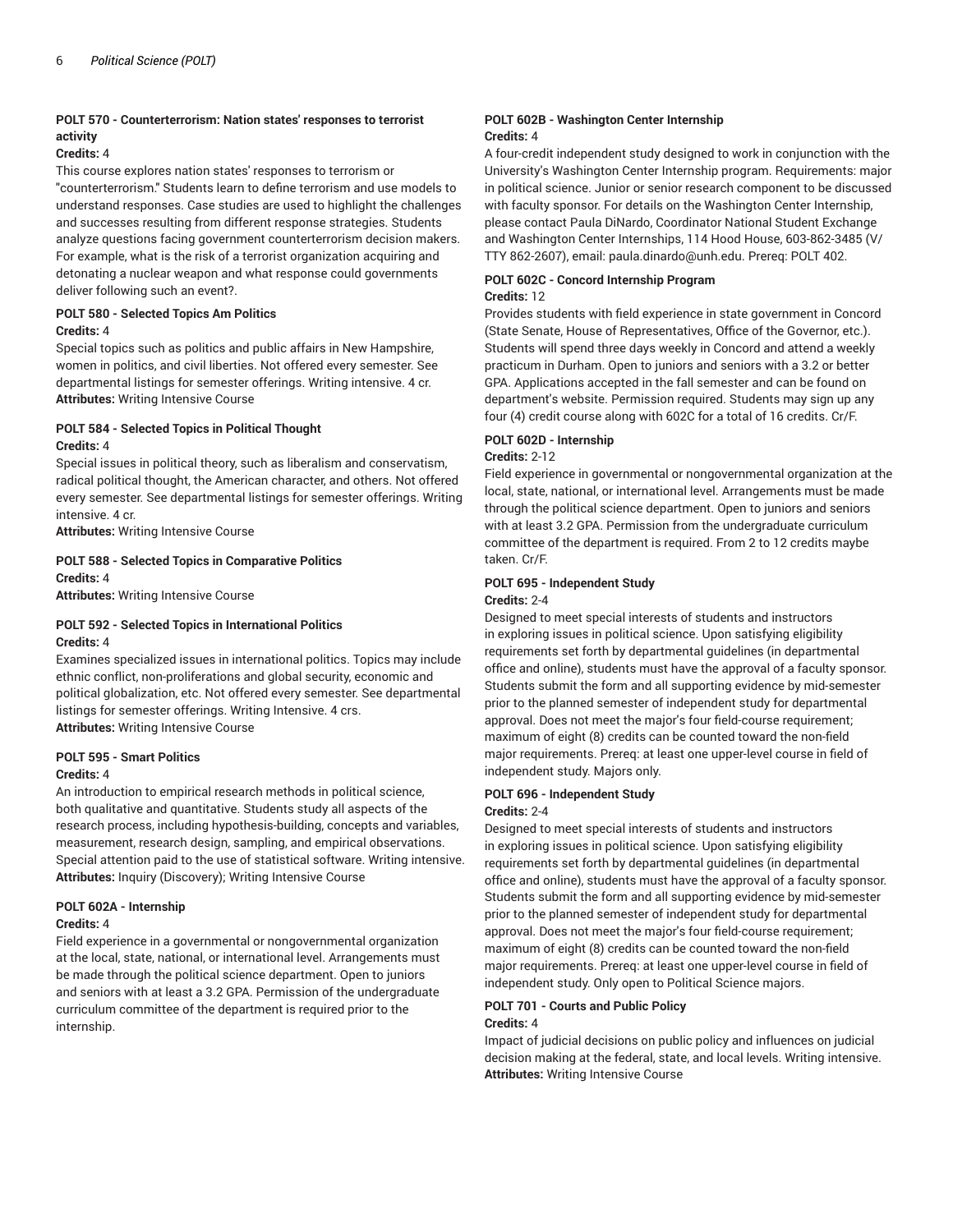#### **POLT #706 - State and Local Government Credits:** 4

Advanced study of powers, politics, political cultures, and constitutional settings of American state and local government. Writing intensive. **Attributes:** Writing Intensive Course

#### **POLT 711 - Public Opinion and Survey Research**

#### **Credits:** 4

Examines the role of public opinion in democracy. Research, design, implementation, and analysis of a public opinion survey.

#### **POLT 721 - Feminist Political Theory**

#### **Credits:** 4

Explores various strands of feminist political theory; taking a specifically political view of the challenges of feminist activism and philosophy. Addresses issues of the public space, power, social transformation, and democracy. Writing intensive.

**Attributes:** Writing Intensive Course

#### **POLT 725 - Politics and Literature Credits:** 4

Seminar: Advanced work in exploring classical and contemporary works of literature to illustrate perennial issues in political philosophy. Writing intensive.

**Attributes:** Writing Intensive Course

#### **POLT 740 - States and Societies in the Middle East Credits:** 4

This seminar explores the comparative politics of selected countries and conflicts in the contemporary Middle East and North Africa. We focus on understanding the causes and consequences of popular uprisings, civil wars, and protracted conflicts. The class is taught through discussion, with students taking active, participatory roles. Themes include changing forms of governance, changing practices of warfare, gender and minority rights, economic and environmental problems, protest and activism, state-society relations, and migration and refugees. Students read memoir, journalistic accounts, and theoretical articles in comparative politics to understand important developments. Specific country and issue cases change each year; recent seminars have addressed Israel-Palestine, Syria, Egypt, Iran, and Iraq. Writing, reading, and discussion intensive class. Designed as follow-on course to POLT 559, Comparative Politics of the Middle East, counts as capstone course for the Middle East Minor. Writing intensive.

**Attributes:** Writing Intensive Course

#### **POLT 742 - Politics of Afghanistan, Pakistan, and India Credits:** 4

Afghanistan, Pakistan, and India are strategically important states and potential flashpoints of conflict. Nuclear neighbors, India and Pakistan have been in conflict for 70 years while Afghanistan remains internally unstable. The politics of these countries are also intimately involved with each other. The class will focus both on the internal politics of these states and their foreign relations with each other and the United States. Students will develop expertise in a crucial world region. **Attributes:** Writing Intensive Course

#### **POLT 748 - Food and Wine Politics Credits:** 4

Food and wine politics provides a lens through which to analyze contrasting perspectives on production organization, market structures, quality constructs, consumer preferences, and health and safety regulation. This course draws upon texts from economic history, political economy, economic sociology, and public policy to shed light on comparative political and market organization across Europe, the United States, and emerging market economies. Writing intensive. **Attributes:** Writing Intensive Course

## **POLT 750 - Politics of Poverty**

#### **Credits:** 4

Why are some countries rich while others are so poor? This course answers this question by examining several theories of economic development: political culture, modernization, dependency, regime types, urban bias, rent-seeking institutions, and international aid. The immediate goal of this course is for students to understand the causes of international inequality in the distribution of wealth. Students also improve their ability to evaluate theoretical arguments and empirical evidence critically, and develop reading and writing skills. Writing intensive.

**Attributes:** Writing Intensive Course

#### **POLT 751 - Comparative Environmental Politics and Policy Credits:** 4

Environmental politics and policy across national boundaries and at different levels of governance. Comparison of the U.S. and European Union environmental policies to build a foundation for comparisons across national boundaries and sub-national authorities. Students improve their understanding of how and why comparative methods are used to gain insight into politics and policymaking. Central concepts and debates addressed include the roles of expertise, sustainability, precautionary principle, the use of market mechanisms in policy, environmental justice, policy devolution and flexibility, environmental performance assessment, NGO roles, activism, and social movements. Using a range of theoretical approaches and historical and contemporary events and case studies, evaluating the claims and explanatory power of various concepts and theories. Includes ethical issues emerging from the theory and practice of environmental politics. Writing intensive. **Attributes:** Writing Intensive Course

#### **POLT 760 - Theories of International Relations Credits:** 4

Theoretical approaches of international politics, international organization, and international political economy with particular emphasis on systems theories, domestic determinants of foreign policy and theories of decision making. Writing intensive. **Attributes:** Writing Intensive Course

#### **POLT 762 - International Political Economy Credits:** 4

This course has been designed to introduce advanced undergraduates and graduate students to the current theoretical discussions in international political economy. The course analyzes the development of current international ecomonic regimes, as well as looks at systemic theories (interdependence, hegemonic stability), domestic determinants (bureaucratic, interest group), and decision-making theories (rational choice). By monitoring current economic and political news, students are challenged to apply these ideas to explain the current problems in political economy. Writing intensive.

**Attributes:** Writing Intensive Course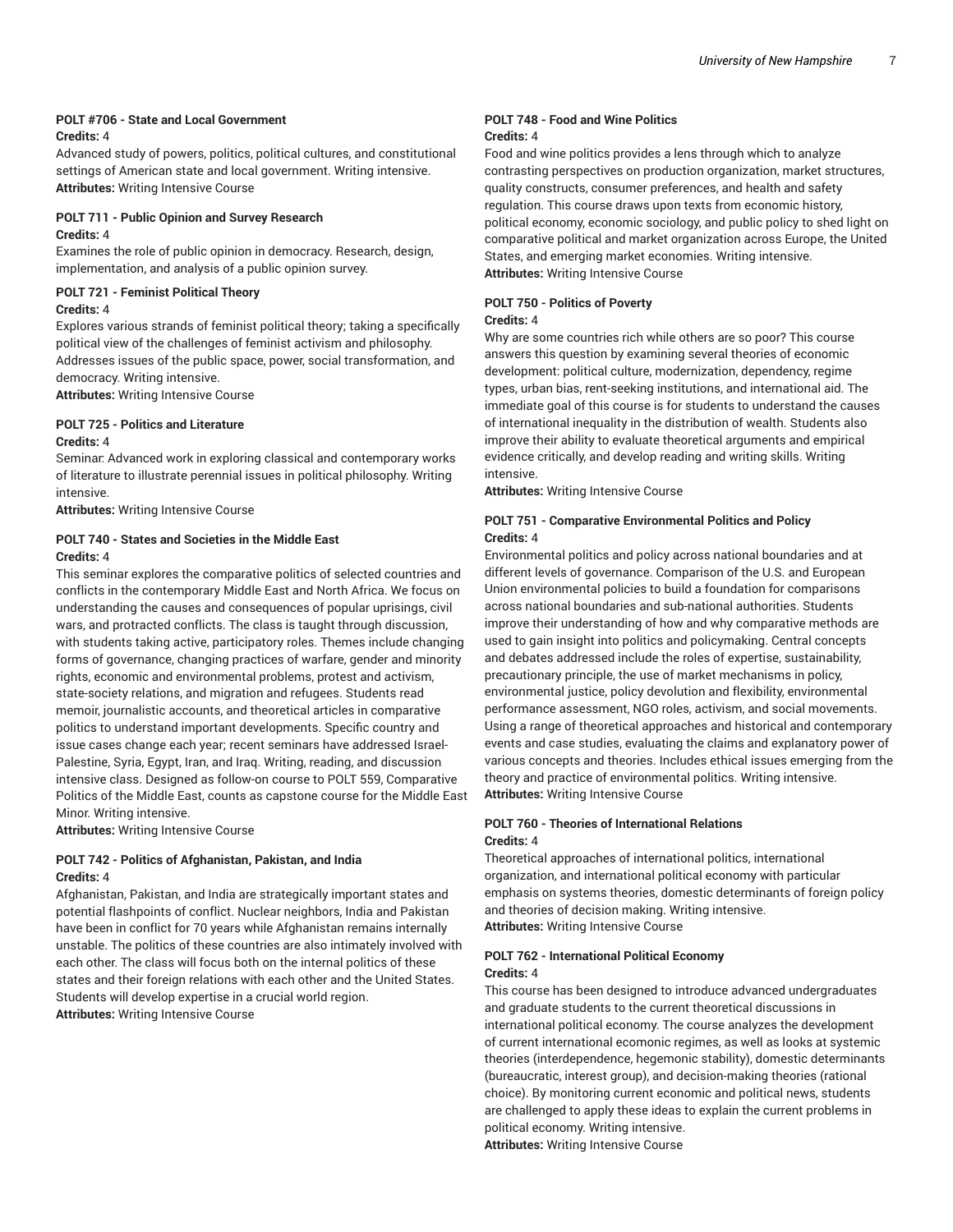#### **POLT 765 - Security Intelligence Study Credits:** 4

The goal of the Security Intelligence Study course is to provide an opportunity for students to apply research and analysis models used by intelligence professionals to a real world problem. Using unclassified public sources, students research and present an analytical product to help limit risk for a government decision maker. Participants learn about and use publicly available data and intelligence analysis models. Writing intensive.

**Attributes:** Writing Intensive Course

#### **POLT 778 - International Organization Credits:** 4

This course is about cooperation at the international level. With a focus on international organizations, we examine what roles international institutions (both IGOS and NGOS) play in global governance and their effects in various issue areas. We examine their historical origins, functions, and the international and domestic political forces that impact their effectiveness. The course also considers the role of international organizations on world order including conflict resolution, peacekeeping, development, and human rights. Writing intensive. **Attributes:** Writing Intensive Course

#### **POLT 780 - International Environmental Politics, Policy, and Law Credits:** 4

Explores international/global environmental politics and policymaking, multilateral negotiations, the role of science and technology in policymaking, state capacity, the making of international law, implementation, and compliance. Other issues include climate change, marine pollution, long-range air pollution, United States leadership in the global political arena, North-South divisions in global politics, environmental justice, sustainable development, and the role of the United Nations and other international organizations. Writing intensive. **Attributes:** Writing Intensive Course

#### **POLT 795 - Advanced Study**

#### **Credits:** 1-4

Senior POLT majors, with a cumulative average of 3.20 or greater, may undertake advanced study (political science), in an area of their choice, in consultation with member(s) of the faculty. Normally, the result of the project is a significant written product of a quality comparable to that done at the 700 course level. Student must initiate the project discussion and obtain approval of the undergraduate curriculum committee of the department before undertaking the project. Writing intensive. **Attributes:** Writing Intensive Course

#### **POLT 796 - Advanced Study**

#### **Credits:** 4

Senior POLT majors, with a cumulative average of 3.20 or greater, may undertake advanced study (political science), in an area of their choice, in consultation with member(s) of the faculty. Normally, the result of the project is a significant written product of a quality comparable to that done at the 700 course level. Student must initiate the project discussion and obtain approval of the undergraduate curriculum committee of the department before undertaking the project. Writing intensive. **Attributes:** Writing Intensive Course

#### **POLT 797B - Seminar in American Politics Credits:** 4

Advanced analysis and individual research. Prereq: senior standing. Writing intensive.

**Attributes:** Writing Intensive Course

#### **POLT 797C - Seminar in Comparative Politics Credits:** 4

Advanced analysis focusing on government and politics in foreign nations or regions. Areas of interest may include: constitutional structures, political parties and interest groups, legislatures, bureaucracy, and public policy. Topics address such concerns as religion and politics, patterns of economic development, ethnic strife, and political leadership. Prereq: senior standing. Writing intensive. **Attributes:** Writing Intensive Course

**POLT 797E - Seminar in International Politics Credits:** 4

Advanced analysis focusing on problems of theory and contemporary issues in international politics. Areas of interest may include: democratic norms in international relations, NATO expansion and European security, the peace process in the Middle East, etc. See department listings for semester offerings. Prereq: senior standing. Writing intensive. **Attributes:** Writing Intensive Course

#### **POLT 797F - Seminar in Public Administration Credits:** 4

Advanced analysis and individual research, including opportunities for direct observation of governmental administration. Prereq: senior standing. Writing intensive.

**Attributes:** Writing Intensive Course

#### **POLT 797I - Seminar in Political Thought Credits:** 4

Advanced treatment and individual research. Prereq: senior or graduate standing. Writing intensive. **Attributes:** Writing Intensive Course

#### **POLT 798B - Seminar in American Politics Credits:** 4

Advanced analysis and individual research. Prereq: senior standing. Writing intensive.

**Attributes:** Writing Intensive Course

#### **POLT 798C - Seminar in Comparative Politics Credits:** 4

Advanced analysis focusing on government and politics in foreign nations or regions. Areas of interest may include constitutional structures, political parties and interest groups, legislatures, bureaucracy, and public policy. Topics address such concerns as religion and politics, patterns of economic development, ethnic strife, and political leadership. Prereq: senior standing. Writing intensive.

**Attributes:** Writing Intensive Course

#### **POLT 798E - Seminar in International Politics Credits:** 4

Advanced analysis focusing on problems of theory and contemporary issues in international politics. Areas of interest may include democratic norms in international relations, NATO and European security, the peace process in the Middle East, etc. See department listings for semester offerings. Prereq: senior standing. Writing intensive. **Attributes:** Writing Intensive Course

#### **POLT 798F - Seminar in Public Administration Credits:** 4

Advanced analysis and individual research, including opportunities for direct observation of governmental administration. Prereq: senior standing. Writing intensive. **Attributes:** Writing Intensive Course